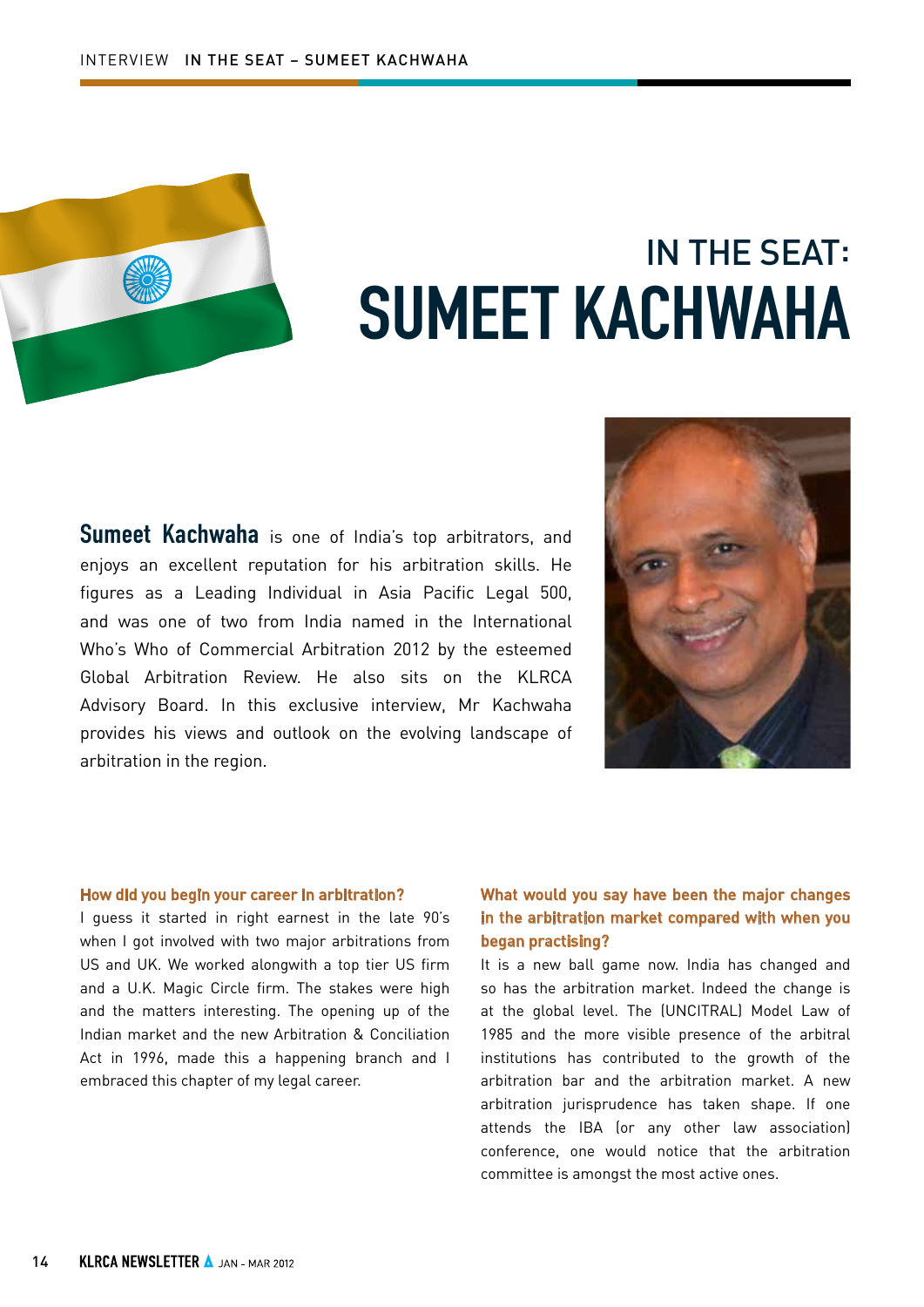### What do you enjoy most about working in the arbitration field?

For me, the most satisfying aspect is that parties have their day in "court". In a regular civil court one is generally at the mercy of the judge, his moods, pleasures and priorities. In India, case management is very poor and you have little idea when your case may be heard and to what extent. In an arbitration, you are more in control and have at least one assurance that you would have reasonable opportunity to put across your views before an open minded tribunal. This comes from the nature of arbitrations and the fact that parties have some role in its constitution. Secondly, arbitration is the only mechanism for a dispute resolution lawyer to be of assistance to his client in any jurisdiction. An arbitration can take place anywhere in the world but the lawyer will always be at home!

#### Tell us about your journey to the top. What were the challenges that you faced?

To begin with, I cannot call it a journey to the top. Yes, it is a journey (and hopefully will remain one). I miss the absence of an arbitration bar and lack of trained arbitrators (who understand the best practices for efficient arbitrations). Further, in India most arbitrations are ad hoc and end up following court procedures. Local arbitral institutions have yet to catch up with the global leaders.

#### From your experience, what are three important qualities an arbitrator should have?

In an international arbitration, the arbitrator should understand and bridge the cultural divide which may apply to the parties and their advocates. Further, too often, arbitrators get stuck in conducting arbitrations "their way", (which may take one or the other party by surprise). It is best to clarify to the parties at the threshold how the arbitration will proceed and (to the extent possible) have consensus on procedural issues. Last and the most important is that the arbitrator must try and send back both parties with a feeling that justice was done. This will come naturally if they see fairness in action coupled with an open minded approach.

#### What is your advice to upcoming arbitrators?

Indian arbitrators must make effort to understand and imbibe the international practices, culture and jurisprudence of arbitration. They need to be on the same page as the international community. Further, serious practitioners must create for themselves a platform to share thoughts and views so that there is a visible growth of the arbitration bar. To the extent possible, they must start participating in international conferences.

#### Which living persons do you most admire in the legal fraternity and why?

I would say that I admire Mr. F.S. Nariman the most. He was the top litigation lawyer here (in India). [Editor's note: Mr Fali Sam Nariman is one of India's most distinguished constitutional lawyers, and is considered as one of the living legends in the field of law in India.] He need not have forayed into arbitrations. The fact that he did so bears testimony to his desire to learn and venture beyond his known territory. Despite India being nowhere near a centre for arbitration, through sheer brilliance and gifted qualities he became a leader in the arbitration bar, gaining recognition and respect not only for himself but for his country. As all great personalities, he wears his success lightly on his shoulders and with minimum fuss, continues to contribute to the growth and development of the law.

I consider it a privilege to have worked closely with him in some of the largest and significant cases to come up before courts.

#### What is the potential growth of arbitration industry in South Asia, and India in particular?

Let me first talk of India. In India, the commercial courts are so badly clogged that arbitration mechanism is a matter of necessity. However, the perception is that India suffers in comparison with some of the more sophisticated arbitration centres. Thus, arbitrations have started getting shifted outside. This needs to be overcome in order for us to achieve our potential.